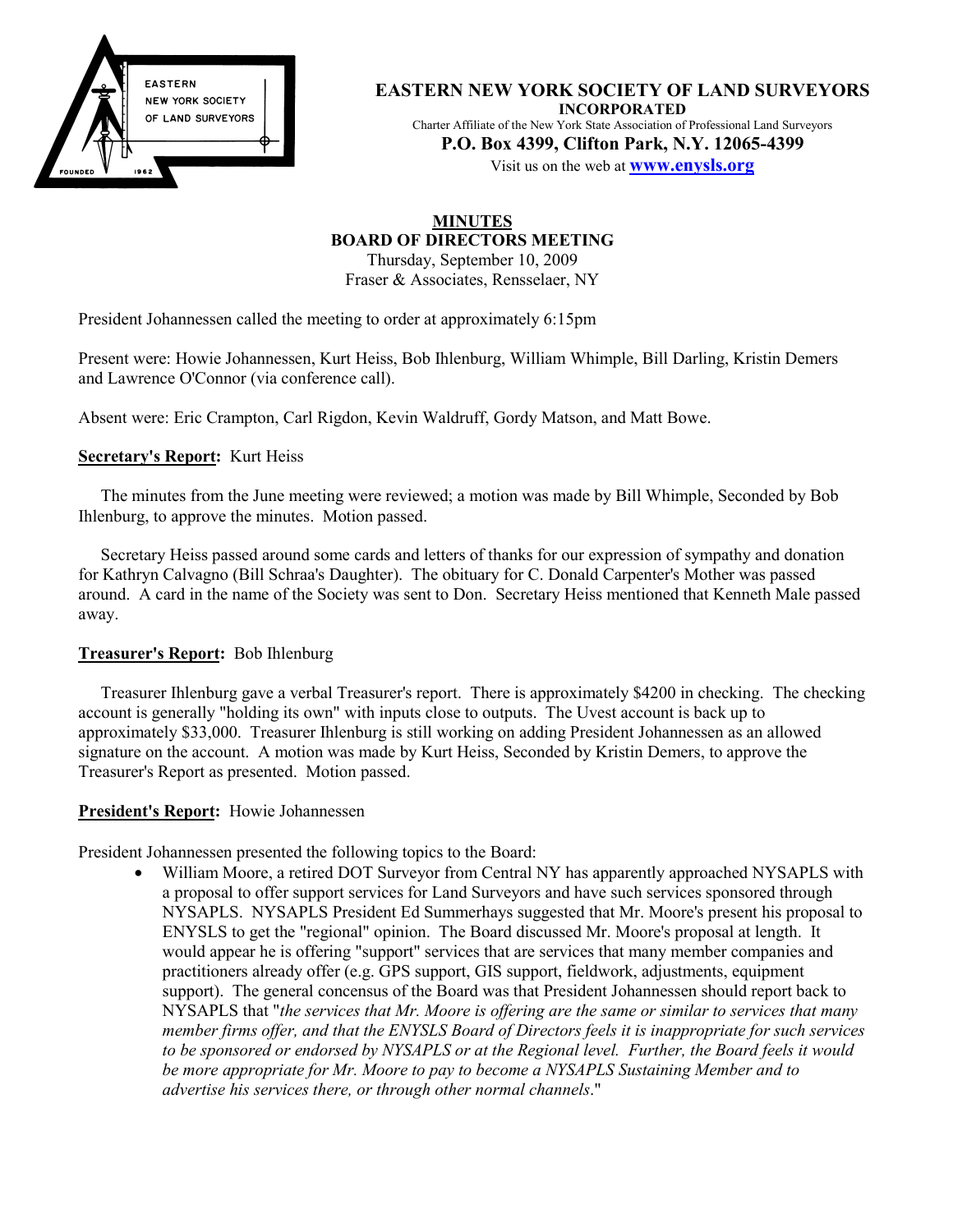- NYSAPLS has distributed a list of "unpaid" members. The list was dated BEFORE the due date for member dues. The general consensus of the Board is for President Johannessen to request an updated list of members that are actually in arrears (i.e. have not paid their dues by the actual due date). Once such a list is forthcoming, the Board will, as in past years, make calls or contact said members to encourage them to renew.
- Scott Littlefield of ADMAR Supply is apparently in the process of preparing a one-hour course to be available for CEU credit and is shopping said course to Regionals. The general consensus of the Board was that Mr. Littlefield should be encouraged to contact our Program Chair (Bill Whimple) at such time as his new course is actually approved for CEUs, and then ENYSLS will consider scheduling him for a future dinner meeting.
- President Johannessen is preparing to empanel the annual Nominating Committee. Board members suggested several members that could be contacted, and President Johannessen will contact them. The plan is to have a slate of nominees, with their Bios, forwarded to the Secretary at least three weeks before the Annual Meeting on November 12, 2009. The following Board members' terms expire this year: William Whimple, Kevin Waldruff, Matthew Bowe, and Eric Crampton.

President Johannessen reported on the following State Level issues from the last NYSAPLS BOD Meeting:

- The NYS Licensure Workshop is being offered and signup is available online at the NYSAPLS website.
- Other Fall Workshops are being offered and further information is available on the NYSAPLS website.
- The NYSAPLS Education Committee is looking into a GIS credential program for Land Surveyors.
- The NYSAPLS Education Committee is looking for regional members to review and approve materials submitted for course offerings for CEU credits – especially members with specialist knowledge of specific topics. There is apparently a backlog of courses needing approval.
- A NYSAPLS Board member recommended a DIG SAFE presentation that his Regional held at one of their meetings meeting. This will be considered for a future ENYSLS dinner meeting

# **Executive Vice-President's Report:** Gordy Matson: No Report

**Vice-President's Report:** Kevin Waldruff – No Report

# **Committee Reports:**

-----Standing Committees-----

# Constitution & By-Laws: Bob Ihlenburg:

Bob has reviewed portions of the Constitution and By-Laws (CBL). It was mentioned that there is a long timeframe and a rigid procedure to be followed when changing the CBL, and if the Board plans to make revisions next year, the process needs to be started early in the year. It was decided that any Directors or Members that had suggestions for revisions to the CBL should forward them to Bob. A notice to this effect will be included in the next e-mail update to the members.

# **EASTERN NEW YORK SOCIETY OF LAND SURVEYORS, INC.**

| President: C. Howard Johannessen    | <b>Matthew Bowe</b>  | <b>2010</b> | Bill Darling        | 2011 | C. Howard Johannessen | 2012                                    |
|-------------------------------------|----------------------|-------------|---------------------|------|-----------------------|-----------------------------------------|
| Exec. Vice-President: Gordon Matson | Kevin Waldruff       | 2010        | Kurt Heiss          | 2011 | <b>Gordon Matson</b>  | 2012                                    |
| Vice-President: Kevin Waldruff      | William Whimple 2010 |             | Robert J. Ihlenburg | 2011 | Lawrence J. O'Connor  | 2012                                    |
| Secretary: Kurt Heiss               | Eric Crampton 2010   |             | Carl Rigdon         | 2011 | <b>Kristin Demers</b> | 2012                                    |
| Treasurer: Robert J. Ihlenburg      |                      |             |                     |      |                       | <b>Past President - William Whimple</b> |

**Director N.Y. State Assoc. of Professional Land Surveyors - C. Howard Johannessen (518) 439-9981 Director N.Y. State Assoc. of Professional Land Surveyors - Gordon Matson (518) 783-6054** President's Address - P.O. Box 454, West Sand Lake, NY 12196 - cjohannessen@nycap.rr.com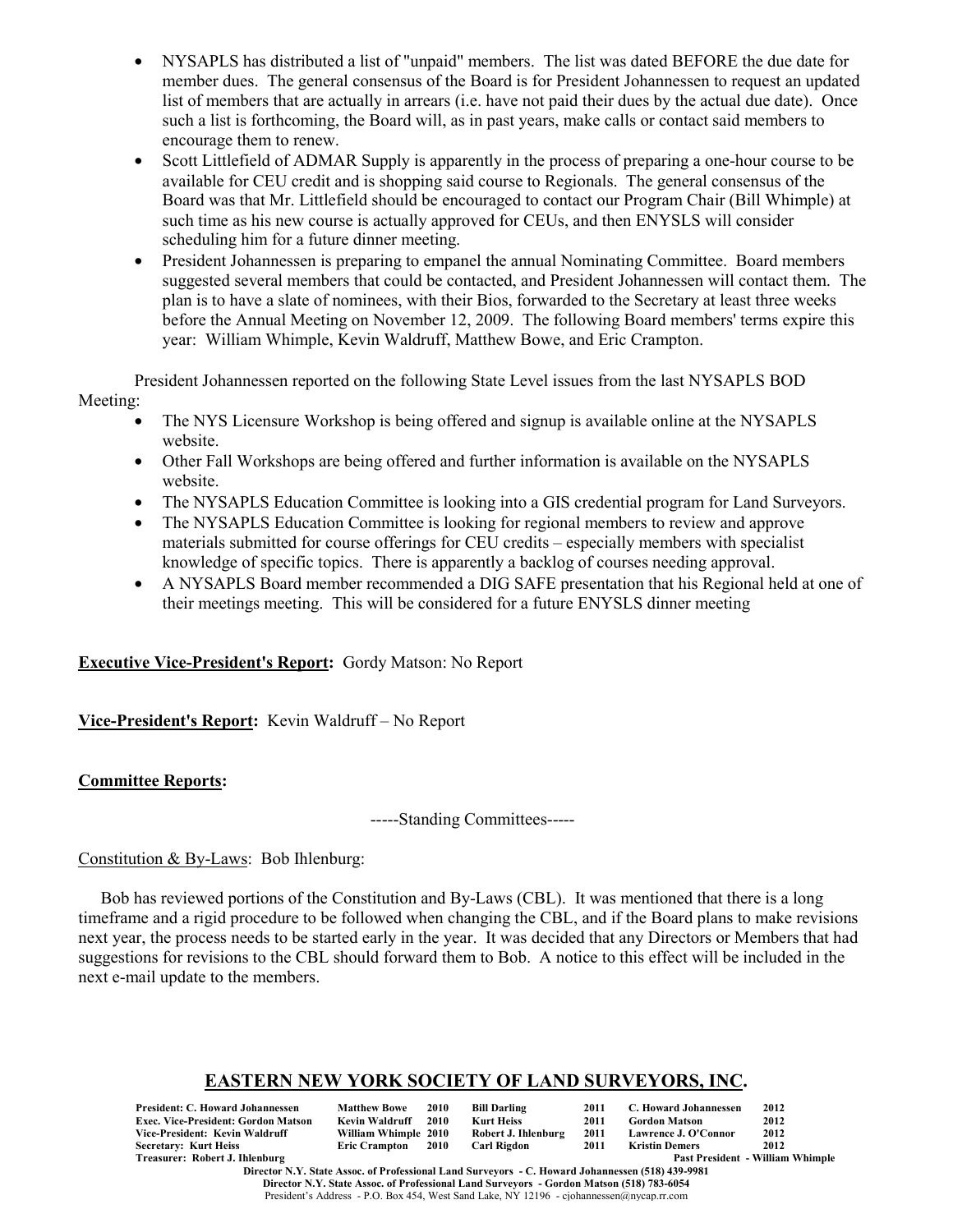#### Scholastic Development: Kristin Demers:

Kristin mentioned that Professor Bean had left Paul Smith's and is now working in Alaska.

Kristin will be sending out scholarship applications soon, and scholarship funding was discussed. It was decided that the scholarships will be funded for \$2500 this year, as budgeted. The committee will decide if there are enough qualified applicants to use the full \$2500 to issue scholarships. Any funds required by the committee up to the \$2500 will come from checking or the investment account as necessary, to be decided when the time comes. Kristin was unable to hold a raffle tonight due to the cancellation of the dinner meeting.

### Ethics and Business Practices: Don Darrah: No Report

### Continuing Education: Jody Lounsbury:

The Board once again discussed the topic of the Home how, Funding for the Home Show, and format of the Home Show. Several members were in agreement that this topic has been discussed many times in the past and a decision has never been reached. Also, Jody was not in attendance to report on any ideas/concerns his committee may have regarding the Home Show. It was decided to review Jody's recommendations, then to bring up the issue of the Home Show to the members at the Annual Meeting to gauge interest, determine if people are willing to continue the Home Show now that ENYSLS will not be reimbursed given the current financial situation, and possibly to get ideas for changes to the format of the Home Show.

# Finance: Bill Darling

The investment accounts were briefly discussed. The current Uvest account has approximately 45% in Money Market, and 55% in Mutual Funds. It was the general consensus of the Board to wait until the market has fully rebounded (and investment values are back where they were in 2005-2006), at which point the Finance Committee would make recommendations to the Board, and the Board would decide how best to continue to invest/save/hold Society funds.

Membership: Gordy Matson – No Report

#### Legislative: Larry O'Connor:

Larry is planning to coordinate with the NYSAPLS Legislative Committee in order to provide information to and input from the ENYSLS Legislative Committee.

Program: Bill Whimple:

The situation regarding the failure to schedule the September Dinner meeting was discussed. It was decided to "flesh-out" a tentative meeting venue and program calendar for the upcoming year as has been done (successfully) in the past, to be posted to the ENYSLS Website Calendar.

Bill Darling volunteered to take over the duties of arranging for venues for ENYSLS dinner meetings. Secretary Heiss mentioned that there was still one member without web/e-mail access, and that member gets his information and meeting announcements by mail. Unfortunately, over the last year or so there hasn't been enough time to get the meeting announcement to this member before the meeting took place. Bill Darling will attempt to schedule the restaurants as far in advance as possible and get the information to the Secretary to allow ample time

# **EASTERN NEW YORK SOCIETY OF LAND SURVEYORS, INC.**

| <b>Matthew Bowe</b> | 2010 |                                                    | 2011                                                      |                      | 2012                                                                   |
|---------------------|------|----------------------------------------------------|-----------------------------------------------------------|----------------------|------------------------------------------------------------------------|
| Kevin Waldruff      |      | Kurt Heiss                                         | 2011                                                      |                      | 2012                                                                   |
|                     |      |                                                    | 2011                                                      | Lawrence J. O'Connor | 2012                                                                   |
|                     |      |                                                    | 2011                                                      |                      | 2012                                                                   |
|                     |      |                                                    |                                                           |                      | <b>Past President - William Whimple</b>                                |
|                     |      | 2010<br>William Whimple 2010<br>Eric Crampton 2010 | <b>Bill Darling</b><br>Robert J. Ihlenburg<br>Carl Rigdon |                      | C. Howard Johannessen<br><b>Gordon Matson</b><br><b>Kristin Demers</b> |

**Director N.Y. State Assoc. of Professional Land Surveyors - C. Howard Johannessen (518) 439-9981 Director N.Y. State Assoc. of Professional Land Surveyors - Gordon Matson (518) 783-6054** President's Address - P.O. Box 454, West Sand Lake, NY 12196 - cjohannessen@nycap.rr.com